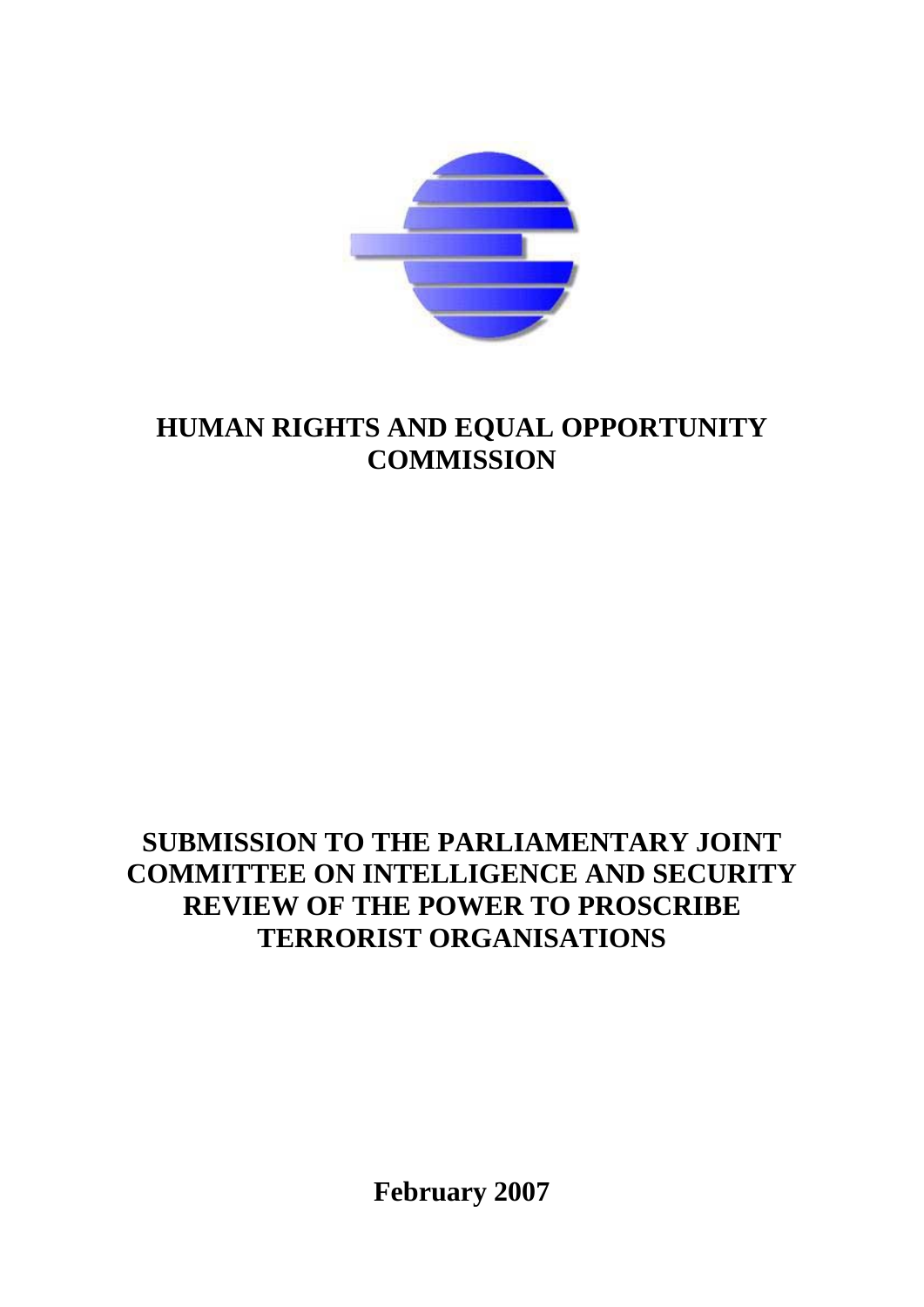# **INTRODUCTION**

- 1. The Human Rights and Equal Opportunity Commission (HREOC) makes this submission to the Parliamentary Joint Committee on Intelligence and Security review of the power to proscribe organisations as terrorist organisations (the PJCIS Review).
- 2. The Criminal Code (Cth) establishes a process where the Attorney-General has a broad discretion to proscribe and delist a 'terrorist organisation'. HREOC has previously expressed its concern that the proscription process does not comply with human rights principles to the Security Legislation Review Committee (the Sheller Committee).<sup>1</sup> This submission reiterates those concerns and endorses the Sheller Report's recommendation that:

[the proscription] process should be made more transparent and should provide organisations, and other persons affected, with notification, unless this is impracticable, that it is proposed to proscribe the organisation and with the right to be heard in opposition.<sup>2</sup>

- 3. In raising its concerns, HREOC emphasises that international human rights law is not an 'optional extra' during times of concern about international terrorism. International human rights law permits States to take protective actions to prevent terrorism but requires that those actions be necessary and proportionate to meet the gravity of the threat.<sup>3</sup>
- 4. HREOC submits the PJCIS should adopt this 'human rights approach' to reviewing the operation of the proscription process because it:
	- involves asking whether the legislation is a reasonably proportionate means to achieve national security; and
	- is consistent with Security Council resolutions on terrorism, which require antiterrorism laws to be consistent with international human rights law.<sup>4</sup>

# **SUMMARY: WHY SHOULD THE PROSCRIPTION PROCESS BE REFORMED?**

5. HREOC is concerned the Attorney-General's power to proscribe or delist a terrorist organisation does not satisfy the international human rights law requirement that any interference with ICCPR rights (in this case, the right to freedom of association and freedom of expression) be prescribed by law and be proportionate and necessary to achieve a legitimate end.

<sup>1</sup> <sup>1</sup> HREOC, Submission to Security Legislative Review Committee, January 2006, available at http://www.hreoc.gov.au/legal/submissions/security\_legislation\_review.html 2

<sup>&</sup>lt;sup>2</sup> Security Legislation Review Committee, *Report of the Security Legislation Review Committee*, (2006), Recommendation 3.

 $3$  In an Australian context, this requirement involves asking whether legislation is a reasonably proportionate means of achieving the intended object of protecting the security of people living in Australia and Australians living overseas. This approach was adopted by the Sheller Committee in assessing the operation and effectiveness of counter-terrorism legislation, including the power to proscribe terrorist organisations. Security Legislation Review Committee, *Report of the Security Legislation Review Committee*, (2006), 3

<sup>&</sup>lt;sup>4</sup> See UN Secretary-General's keynote address to the Closing Plenary of the International Summit on Democracy, Terrorism and Security, Madrid, Spain, 10 March 2005. See also, Security Council Resolution 1373 (2001) adopted by the Security Council at its 4385<sup>th</sup> meeting, on 28 September 2001.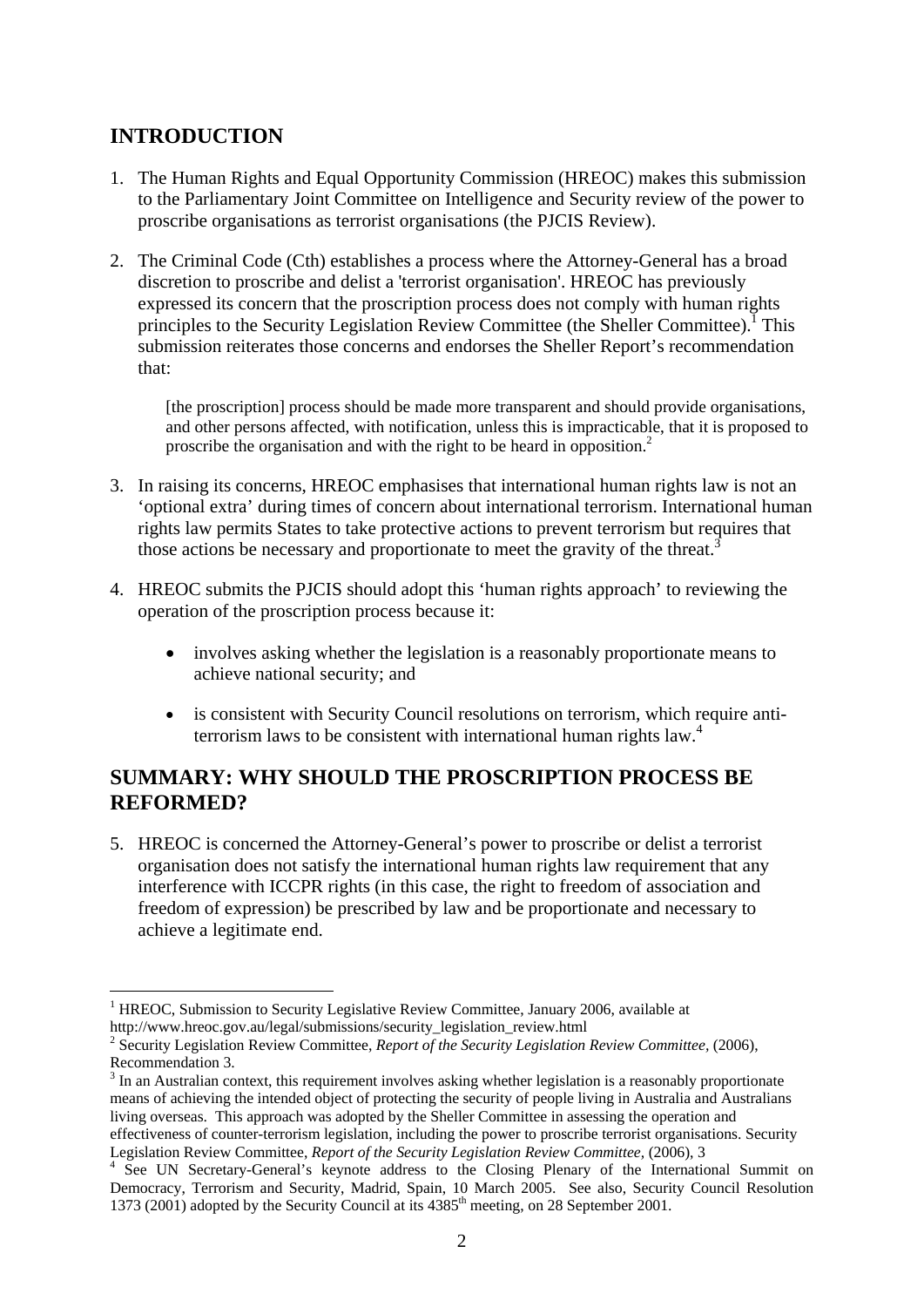- 6. HREOC believes inadequate safeguards in the current proscription process create the potential for arbitrary and disproportionate decision-making. HREOC's key concerns are:
	- The absence of criteria for the exercise of the Attorney-General's discretion to proscribe or delist a terrorist organisation;
	- The lack of opportunities for organisations or individuals to oppose the proposed proscription of an organisation;
	- The absence of merits review of the Attorney-General's decision to proscribe a terrorist organisation or not to delist a terrorist organisation.
- 7. If the decision to proscribe a terrorist organisation is made arbitrarily or on the wrong facts it may disproportionately infringe the rights of freedom of association and freedom of expression.
- 8. HREOC endorses the Sheller Committee's recommendation to create a more transparent proscription process. The fact that, as a result of proscription, a person associated with an organisation may be charged and convicted of serious criminal offences reinforces the need for a fairer and more transparent proscription process. A more transparent proscription process would increase public confidence in the proscription regime and help allay fears that the proscription regime unfairly targets Muslim and Arab communities.
- 9. HREOC recommends that to create a transparent, fair proscription process that complies with Australia's international human rights obligations,
	- The proscription process should be a judicial rather than executive process; or
	- In the event that a judicial proscription process is not adopted, the existing proscription provisions should be amended to:
		- o Include the criteria to be taken into account by the Attorney-General in determining whether to proscribe or delist a terrorist organisation; and
		- o Allow merits review of the Attorney-General's decision to proscribe an organisation under the Act.

## **WHAT IS THE FOCUS OF THIS REVIEW?**

- 10. Section 102.1A (2) of the *Criminal Code Act 1995* requires the PJCIS to review, as soon as possible after March 2007, the operation, effectiveness and implications of subsections 102.1(2), (2A), (4), (5), (6), (17) and (18) and report the Committee's comments to each House of Parliament and the Minister.
- 11. In summary, the provisions being reviewed set up a process for the executive proscription of a 'terrorist organisations' subject to very limited statutory safeguards:
	- Section 102.1(2) provides for the proscription of an organisation as a terrorist organisation where the Attorney General is satisfied on reasonable grounds that the organisation is directly or indirectly engaged in, preparing, planning, assisting in or fostering the doing of a 'terrorist act' (whether or not the terrorist act has occurred or will occur) or 'advocates' the doing of a terrorist act.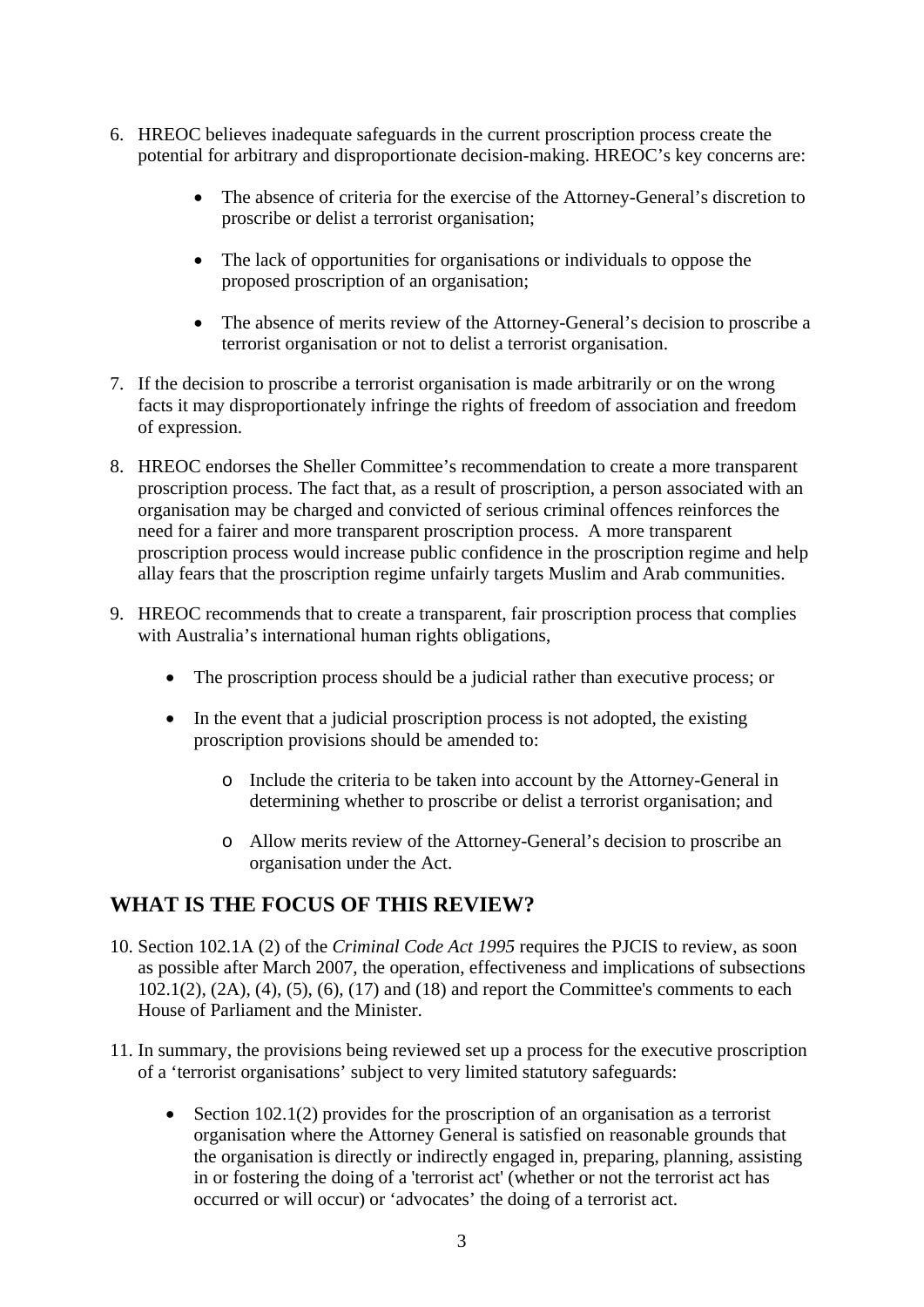- Section 102.1(2A) provides that before a regulation is made proscribing an organisation as a terrorist organisation the Leader of the Opposition to be briefed in relation to the proposed regulation.
- Section 102.1(4) enables the Attorney-General can decide to repeal the listing of a proscribed terrorist organisation, although section 102.1(5) states such a decision does not prevent an organisation from being re-listed.<sup>5</sup>
- Section 102.1(17) provides that an individual or organisation (including the proscribed organisation) can make an application to the AG to be de-listed. Section 102.2(18) states that while the AG has to consider the application, the AG has absolute discretion as to the matters the AG may consider in deciding whether to de-list an organisation.<sup>6</sup>
- 12. HREOC notes that while an applicant whose application for de-listing has been refused may apply for judicial review of the Minister's decision under the *Administrative Decisions (Judicial Review) Act 1975* (Cth) (the 'ADJR Act'), the factual correctness of the decision itself is not subject to merits review.
- 13. HREOC observes that certain provisions of the Criminal Code which have a significant impact on the operation of the Attorney-General's proscription power are not the subject for this review, including the broad definition of 'terrorist act' in s100.1 and 'advocates' in s102.1(1A)<sup>7</sup>. HREOC notes both these provisions were the subject of the recent PJCIS review and supports the PJCIS recommendations to amend s100.1 and s102.1(1A) to improve the specificity of these definitions $8$ .
- 14. HREOC reiterates its concern that the overly broad definition of 'advocates', which forms the basis of the second limb of the Attorney-General's proscription power, may potentially lead to disproportionate outcomes and impermissibly restrict the right to freedom of expression.<sup>9</sup> As well as supporting the PJCIS report's recommendation to amend the reference to 'risk' in the definition of 'advocates' to 'substantial risk'<sup>10</sup>, HREOC also considers that the criteria to which the Attorney-General should have regard in proscribing an organisation should include specific criteria applicable to determining whether an organisation advocates terrorism. $^{11}$

## **WHAT ARE THE POSSIBLE CONSEQUENCES OF PROSCRIPTION?**

1

<sup>&</sup>lt;sup>5</sup> Section 102.1(6) provides that if, under subjection (3) or (4), a regulation ceases to have effect section 15 of the Legislative Instruments Acts applies as if the regulation had been appealed.

<sup>&</sup>lt;sup>6</sup> Section 102.2(18)

<sup>7</sup> Advocates' is defined in section 102.1(1A) as follows: (1A) In this Division, an organisation *advocates* the doing of a terrorist act if: (a) the organisation directly or indirectly counsels or urges the doing of a terrorist act; or (b) the organisation directly or indirectly provides instruction on the doing of a terrorist act; or (c) the organisation directly or indirectly praises the doing of a terrorist act in circumstances where there is a risk that such praise might have the effect of leading a person (regardless of his age or any mental impairment (within the meaning of section 7.3) that the person might suffer) to engage in a terrorist act.

<sup>8</sup> Parliamentary Joint Committee on Intelligence and Security, *Review of Security and Counter Terrorism Legislation, December 2006, Recommendations 7-14.* 

<sup>&</sup>lt;sup>9</sup> See HREOC, Submission to Security Legislation Review Committee, January 2006, available at http://www.hreoc.gov.au/legal/submissions/security\_legislation\_review.html.<br><sup>10</sup> Parliamentary Joint Committee on Intelligence and Security, *Review of Counter-terrorism and Security* 

*Legislation*, December 2006, Recommendation 14, 71.<br><sup>11</sup> For further discussion see HREOC, Submission to Security Legislation Review Committee, January 2006,

<sup>6.15-6.17.</sup>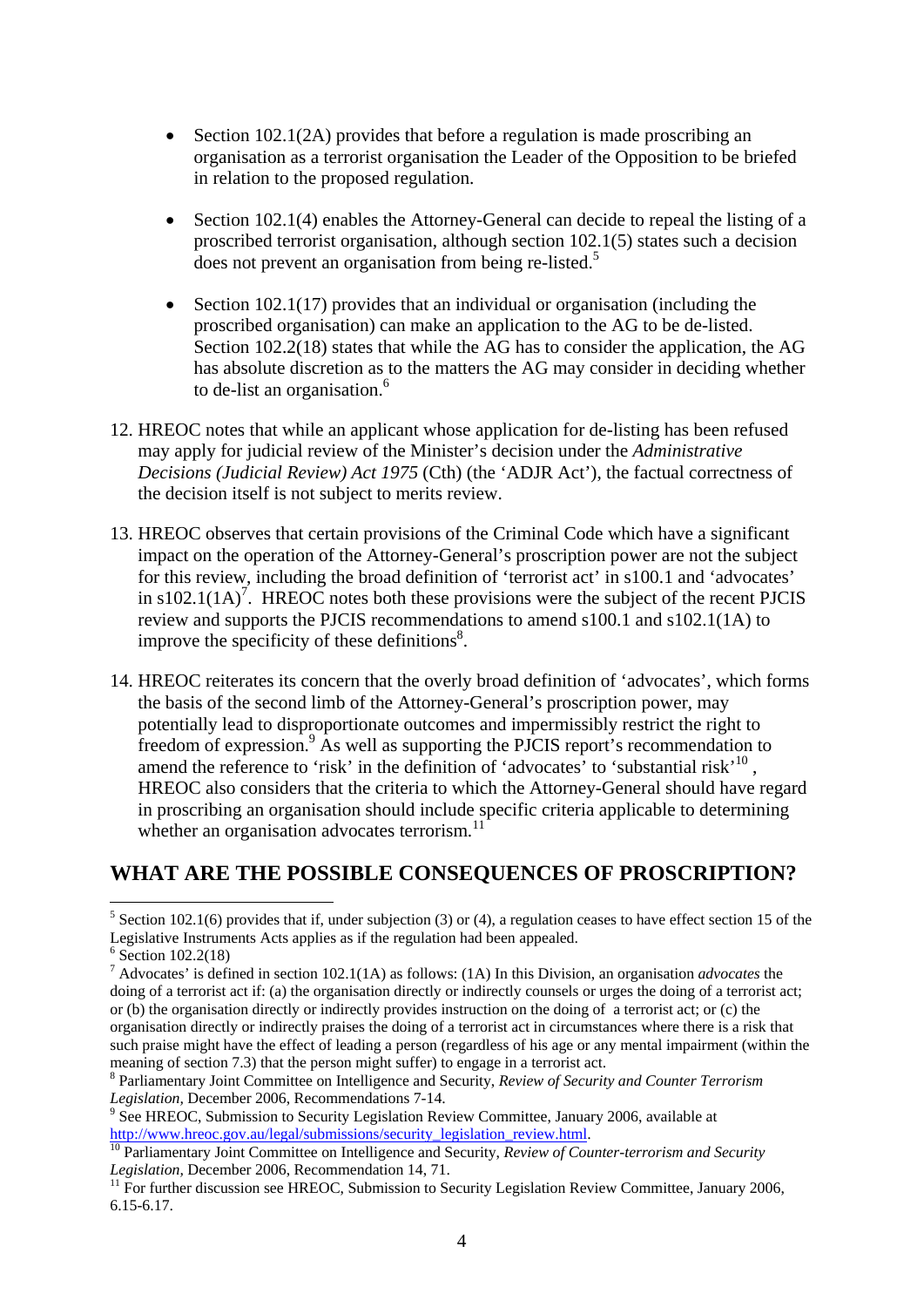- 15. The proscription of a terrorist organisation can have very serious consequences. A person who is connected with a proscribed terrorist organisation may, at the moment of proscription, become liable to prosecution for a range of derivative offences contained in Division 102 Subdivision B of Part 5.3 of the Criminal Code.
- 16. The fact that criminal sanctions are consequential on the executive decision to proscribe a terrorist organisation has led to criticism of the fairness of the existing proscription process. The Sheller Report concluded that there is:

… no sufficient process in place that would enable persons affected by such proscription to be informed in advance that the Attorney General is considering whether to proscribe the organisation, and to answer the allegation that the organisation is a terrorist organisation. A consequence of prosecution is that, in account of their connection with the organisation, persons become upon proscription liable to criminal prosecution. In that prosecution the defendant cannot deny the proscribed organisation is a terrorist organisation or for that matter an organisation… a fairer and more transparent proscription process should be devised for proscribing terrorist organisations. $12$ 

17. While the derivative offences (s102.2-102.8) are not the subject of this PJCIS Review<sup>13</sup>, the fact that the executive decision to proscribe a terrorist organisation may lead to criminal sanctions is a critical consideration of any evaluation of the proscription regime.

## **DOES THE PROSCRIPTION PROCESS COMPLY WITH HUMAN RIGHTS?**

## **What are the relevant human rights principles?**

<u>.</u>

- 18. HREOC believes the broad discretion given to the Attorney-General to proscribe and subsequently de-list an organisation does not satisfy the international human rights law requirement that any interference with ICCPR rights be 'prescribed by law' and be proportionate to the legitimate aim sought to be achieved by the legislature.
- 19. The proscription of a terrorist organisation, and the derivative offences in the Criminal Code may give rise to a substantial interference with the right to freedom of  $expression<sup>14</sup>$ under article 19 of the *International Covenant of Civil and Political Rights* (ICCPR) or the right to freedom of association under article 22 of the ICCPR.
- 20. However, the rights set out in article 19 and article 22 are not absolute. Both articles provide that any limitation on the rights to freedom of expression and association must be prescribed or provide by law and proportionate to the legitimate end sought to be

<sup>&</sup>lt;sup>12</sup> Security Legislation Review Committee, *Report of the Security Legislation Review Committee*, (2006), 4. <sup>13</sup> The derivative offences (ss102.2-102.8) and the statutory definitions contained in s102.1(1) (including the

definition of 'terrorist organisation') were the subject of the PJCIS report on Security and Counter Terrorism Legislation released in December 2006.

<sup>&</sup>lt;sup>14</sup> Article 19 of the ICCPR provides 'everyone shall have the right to freedom of expression', including 'the freedom to sell, receive and impart information and ideas of all kinds, regardless of frontiers, either orally, in writing or in print, in the form of art, or through any other media of his choice'.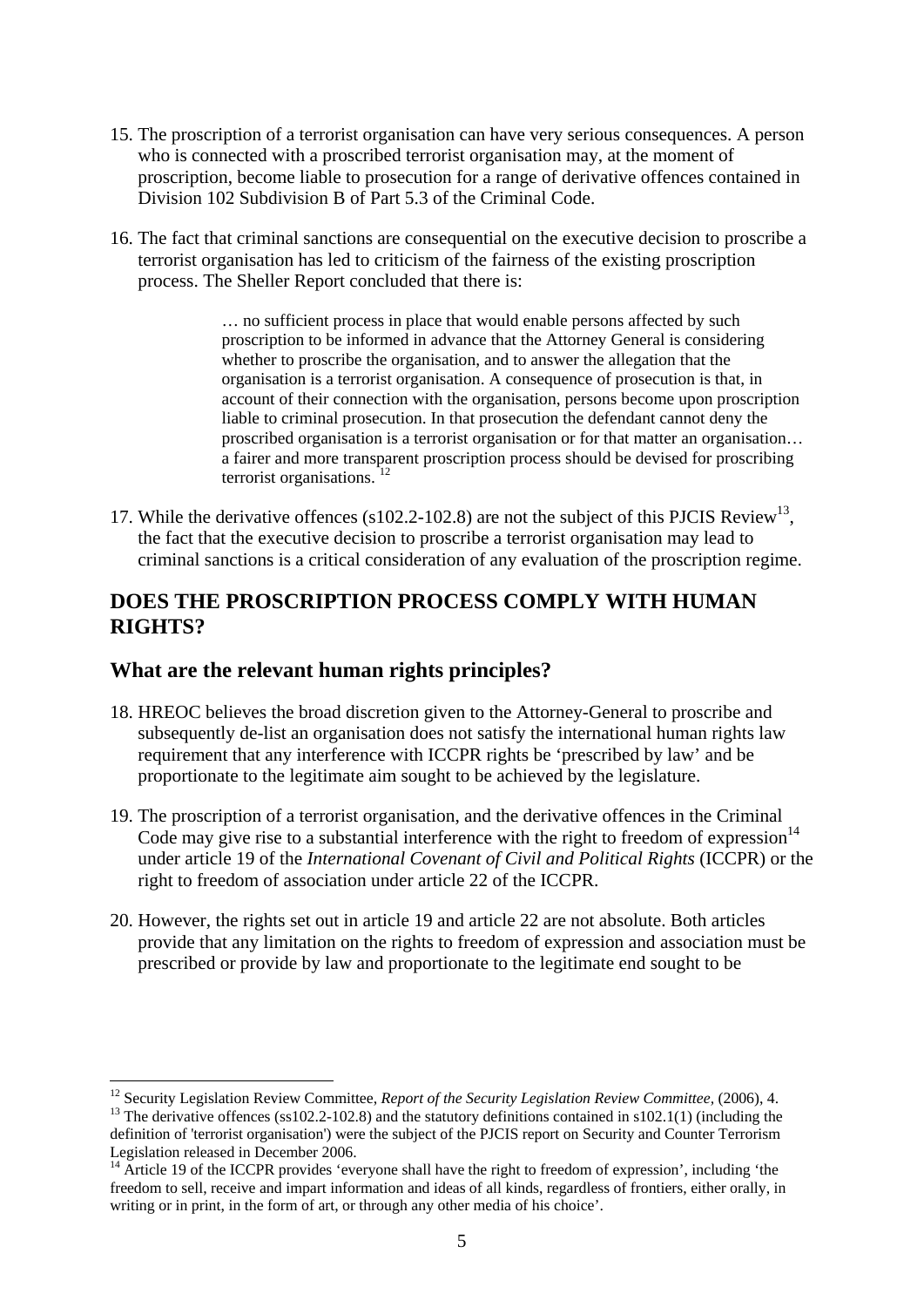achieved.15 The principle of proportionality is imported into article 19(3) by the word 'necessary'<sup>16</sup> and into article 22(2) by the words 'necessary in a democratic society'.<sup>17</sup>

#### **When are limitations on human rights permitted?**

- 21. Both article 22 and article 19 reflect the international human rights law principle which safeguards against the arbitrary breach of human rights. This principle is that protected rights can be limited but only to the extent that the limitations are provided or prescribed by law and proportionate and necessary to achieve a legitimate end.
- 22. The test of proportionality adopted by the United Nations Human Rights Committee (HRC) requires that a particular limiting measure be the **least restrictive means** of achieving the relevant purpose.18
- 23. The HRC has stated that the expression 'provided by law' in the context of article 19(3) and 'prescribed by law' in the context of article 22(2) requires that the law which sets out the limiting measure must be clearly set out,  $19$  and not so vague as to permit too much discretion and unpredictability in its implementation.<sup>20</sup>
- 24. The HRC has stated that laws which authorise the restriction of rights 'should use precise criteria and may not confer an unfettered discretion on those charged with their execution'.<sup>21</sup> A provision which gives the executive an unfettered discretion may not constitute a restriction prescribed by law and may result in an arbitrary interference with ICCPR rights. $^{22}$
- 25. Like the HRC, the European Court of Human Rights has held that legislative provisions giving the executive absolute discretion will not constitute a limitation prescribed by law where it leads to an arbitrary interference with ECHR rights. For example, in *Hasan and Chaush v Bulgaria*<sup>23</sup> the court found that the interference of the applicants' freedom of religion in that case was not prescribed by law because 'it was arbitrary and was based on legal provisions which allowed unfettered discretion to the executive and did not meet the required standards of clarity and foreseeability'.<sup>24</sup>

#### **What are the human rights problems with the proscription process?**

Comment No.27 (General Comments) [1.68]. See also *Pinkney v Canada* HRC Communication No. 27/1977, UN Doc CCPR/C/14/D/27/1977 available at www.unhchr.ch/tbs/doc.nsf<sup>23</sup> (2002) 34 EHRR 55.

<u>.</u>

 $15$  Article 19 provides the right to freedom of expression may be subject to restrictions, but these restrictions must be provided by law and necessary (a) for respect of the rights or reputations of others; or (b) for the protection of national security, public order, public health or morals. Article 22 provides the only restrictions that can be placed on the right to freedom of association are restrictions which 'are prescribed by law and which are necessary in a democratic society, in the interests of national security or public safety, public order, the protection of public health or morals or the protection of rights and freedoms of others.<br><sup>16</sup> See *Faurisson v France*, HRC Communication No. 550/93, [8].

<sup>&</sup>lt;sup>17</sup> See S Joseph, et al., *ICCPR: Cases, Materials and Commentary*,  $2^{nd}$  Ed, OUP 2004, [19.05].<br><sup>18</sup> See generally regarding proportionality and the tests applied internationally: J Kirk "Constitutional" Guarantees, Characterisation and Proportionality" (1997) 21 *MULR* 1.

<sup>&</sup>lt;sup>19</sup> S Joseph et al., *ICCPR: Cases, Materials and Commentary*,  $2<sup>nd</sup> Ed$ , OUP 2004, [1.67] and [18.19].<br><sup>20</sup> S Joseph et al., *ICCPR: Cases, Materials and Commentary*,  $2<sup>nd</sup> Ed$ , OUP 2004[1.67].<br><sup>21</sup> Human Rights Com

Comment No.27 (General Comments) available at www.unhchr.ch/tbs/doc.nsf 22 Human Rights Committee, *Freedom of movement (Art.12)*, UN Doc CCPR/C/21/Rev.1/Add.9, General

 $24(2002)$  34 EHRR [86].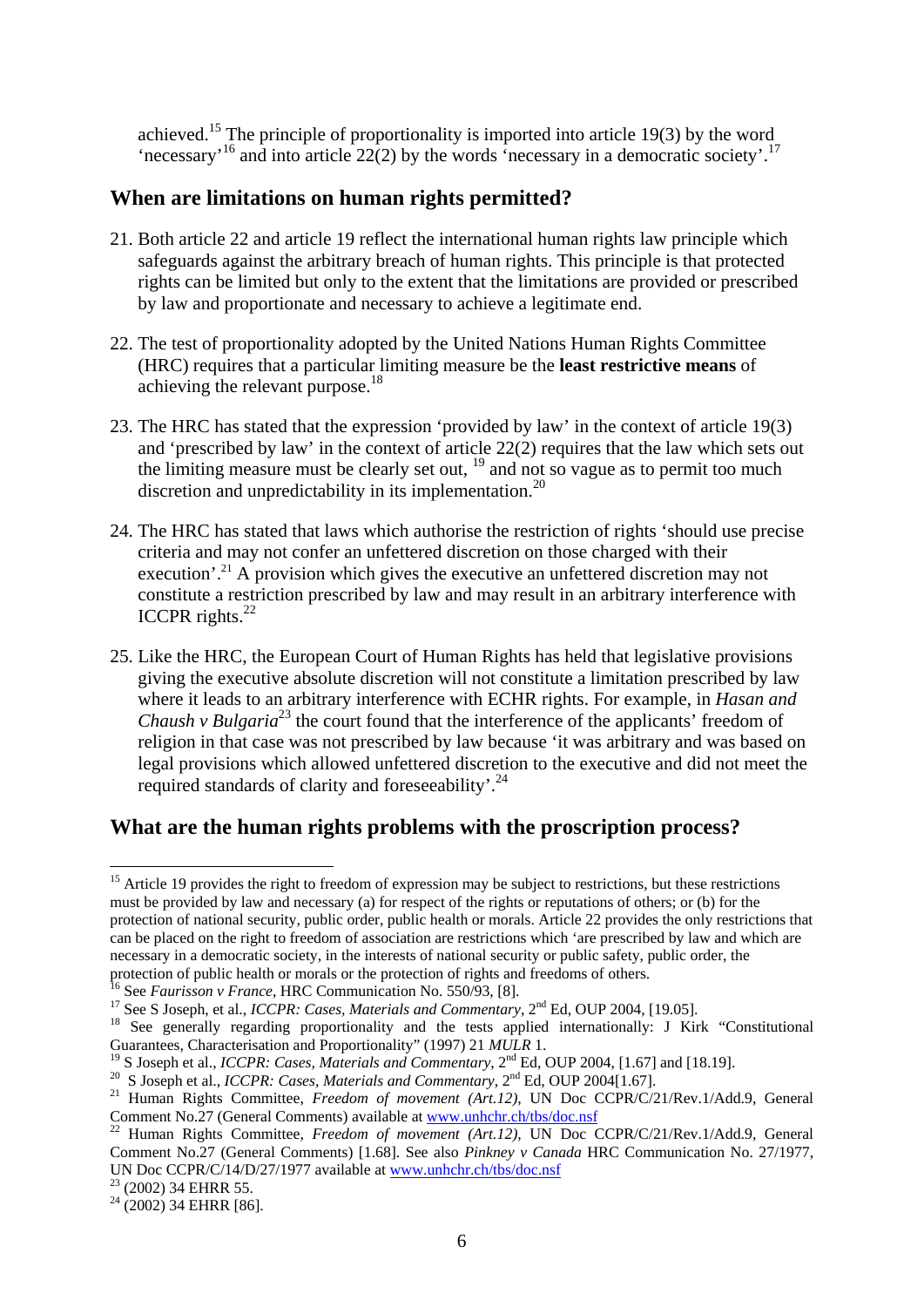- 26. HREOC is concerned that the absolute nature of the Attorney-General's power to proscribe a terrorist organisation and the absence of adequate safeguards create the risk of arbitrary and disproportionate decision-making. These problems mean that:
	- The current proscription process may not meet the international human rights law requirement that it be 'prescribed by law':
	- The current proscription process may not pass the proportionality test.
- 27. HREOC does not believe the current requirements that listing regulations be placed before parliament; and that the leader of the Opposition be briefed in relation to proposed regulations, are sufficient safeguards against the potentially arbitrary exercise of the proscription power.
- 28. The lack of clear criteria for the exercise of the Attorney-General's proscription power, the absence of merits review of the Attorney-General's decisions, and the lack of opportunities for affected parties to oppose the proposed proscription of an organisation, may lead to arbitrary and disproportionate decision making, in breach of human rights law.<sup>25</sup> For example, it may be a disproportionate limitation on the right to freedom of association or expression to:
	- Proscribe an organisation whose activities are directed against a repressive and brutal regime and who do not target civilians.<sup>26</sup>
	- Proscribe an organisation that does not have any current known links to Australia or who has not conducted any terrorist operations against Australia or Australians<sup>27</sup>
	- Impose criminal sanctions (via the derivative provisions in division 102) on a person who supports the non-violent or political wing of a specified organisation which has several aspects to its organisation.<sup>28</sup>

## **Problem 1: No criteria for the exercise of the Attorney-General's discretion**

29. HREOC's first concern about the proscription process is the absence of any criteria for the exercise of the Attorney-General's discretion in proscribing an organisation as a terrorist organisation or in deciding whether to de-list an organisation.29

<sup>&</sup>lt;u>.</u> <sup>25</sup> See S Joseph 'Australian Counter-Terrorism Legislation and the International Human Rights Framework'

<sup>27(2)</sup> *UNSWLJ* (2004) 428, 438.<br><sup>26</sup> See, for instance, *The Queen (On Application of the Kurdistan Workers' Paper and Others), (On Application of the People's Mojahedin Organisation of Iran and Others) and (On Application of Lashkar e Tayyabah and Others) v Secretary of the Home Department* [2002] EWHC 644. See also, S Joseph 'Australian Counter-<br>Terrorism Legislation and the International Human Rights Framework' 27(2) *UNSWLJ* (2004) 428, 434.

<sup>&</sup>lt;sup>27</sup> See Parliamentary Joint Committee on ASIO, ASIS and DSD, *Review of the listing of four terrorist organisations*, May 2005, [3.88]-[3.89], available at

<sup>&</sup>lt;sup>28</sup> HREOC notes that in Australia (unlike Canada and the USA) it would appear that only the military wing of Hamas has been specified by the Attorney-General: see Henry Jackson, 'The power to proscribe terrorist organisations under the Commonwealth Criminal Code: Is it open to abuse?' (2005) 16 *Public Law Review* 134, fnte 38. However, in the absence of any criteria circumscribing the Attorney-General's power to specify an organisation as a terrorist organisation and given the breadth of the definition of 'terrorist organisation', in HREOC's view, it would be open to the Attorney-General to specify the non-violent aspect of Hamas on the basis that it indirectly assisted in or fostered the doing of a terrorist act.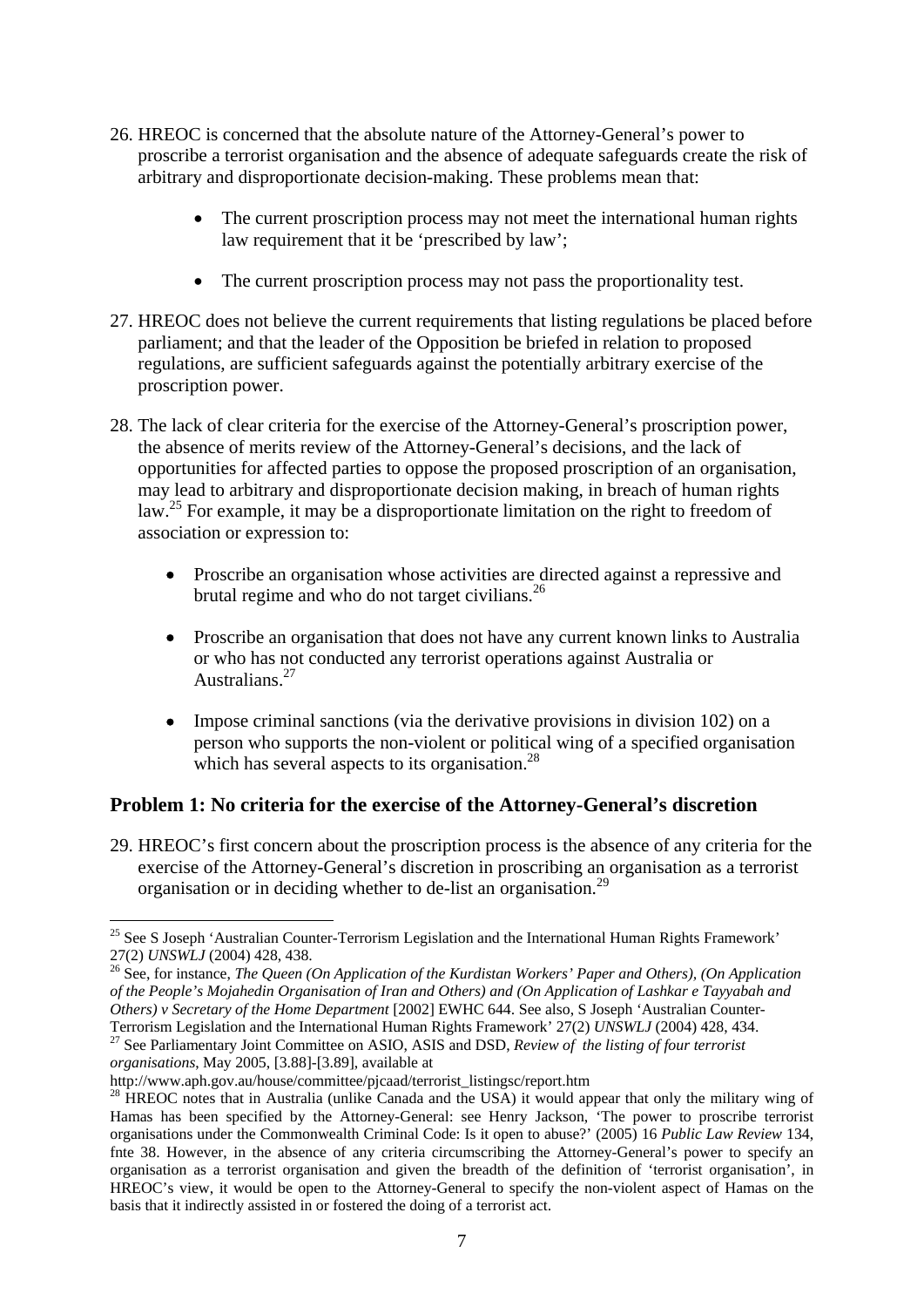- 30. HREOC believes the proscription provisions should be amended to clearly set out the criteria the Attorney-General must take into account when (a) deciding whether to proscribe an organisation as a terrorist organisation and (b) considering an application for de-listing. Clear criteria for decision-making would help ensure that the proscription process meets the requirement that it be 'prescribed by law' and the requirement of proportionality.
- 31. In its *Review of the listing of four terrorist organisations*30 the then Parliamentary Joint Committee on ASIO, ASIS and DSD recommended that ASIO and the Attorney-General specifically address each of the following six criteria in the statements of reasons accompanying listing regulations:<sup>31</sup>
	- Engagement in terrorism
	- Ideology and links to other terrorist groups/networks
	- Links to Australia
	- Threat to Australian interests
	- Proscription by the UN or other like-minded countries<sup>32</sup>
	- Engagement in peace/mediation processes
- 32. In subsequent reviews of the listing of terrorist organisations, the PJCIS has repeated its recommendation that the Attorney-General and ASIO specifically address the above criteria in the statements of reason accompanying listing regulations.<sup>33</sup>
- 33. HREOC believes the factors suggested by the PJCIS could form the basis of legislative criteria to which the Attorney-General is required to consider when considering whether to proscribe or delist an organisation. $34$

<sup>&</sup>lt;sup>29</sup> An example of the process followed by the Attorney-General is contained in Chapter 1 of the Parliamentary Joint Committee on ASIO, ASIS and DSD, *Review of the listing of four terrorist organisations*, May 2005, the full text of which is available at: http://www.aph.gov.au/house/committee/pjcaad/terrorist\_listingsc/report.htm<br><sup>30</sup> Parliamentary Joint Committee on ASIO, ASIS and DSD, Review of the listing of four terrorist organisation

May 2005, available at: http://www.aph.gov.au/house/committee/pjcaad/terrorist\_listingsc/report.htm 31 Parliamentary Joint Committee on ASIO, ASIS and DSD, *Review of the listing of four terrorist organisations*,

May 2005, [3.2].

<sup>&</sup>lt;sup>32</sup> However, HREOC notes that proscription regimes in the UK and Canada and the USA operate in the context of the *Human Rights Act 1988* (UK) and the *Canadian Charter of Rights and Freedoms* and the US *Bill of Rights*, respectively. In relation to the UK, HREOC notes that the *Human Rights Act 1998* (UK) operates to ensure that the *Terrorism Act 2000* (UK) (in both its terms and operation) is consistent with the ECHR. In particular the *Human Rights Act 1998* provides affected persons with an opportunity to challenge action taken against them under the *Terrorism Act 2000*. Hence, while the proscription regime established by the Criminal Code reflects that adopted under the UK *Terrorism Act 2000*, when considering the UK Act, it should be remembered that the *Human Rights Act 1998* creates a fundamental difference in the context in which the UK and Australian laws operate.

<sup>&</sup>lt;sup>33</sup> Parliamentary Joint Committee on Intelligence and Security, *Review of the re-listing of Al-Qa'ida and Jemaah Islamiyah as terrorist organisations*, October 2006, Recommendation 1.

<sup>&</sup>lt;sup>34</sup> This suggestion was welcomed by the Sheller Committee as a 'useful starting point' in determining a clear criteria for proscription See Security Legislation Review Committee, *Report of the Security Legislation Review Committee,* (2006), [9.1]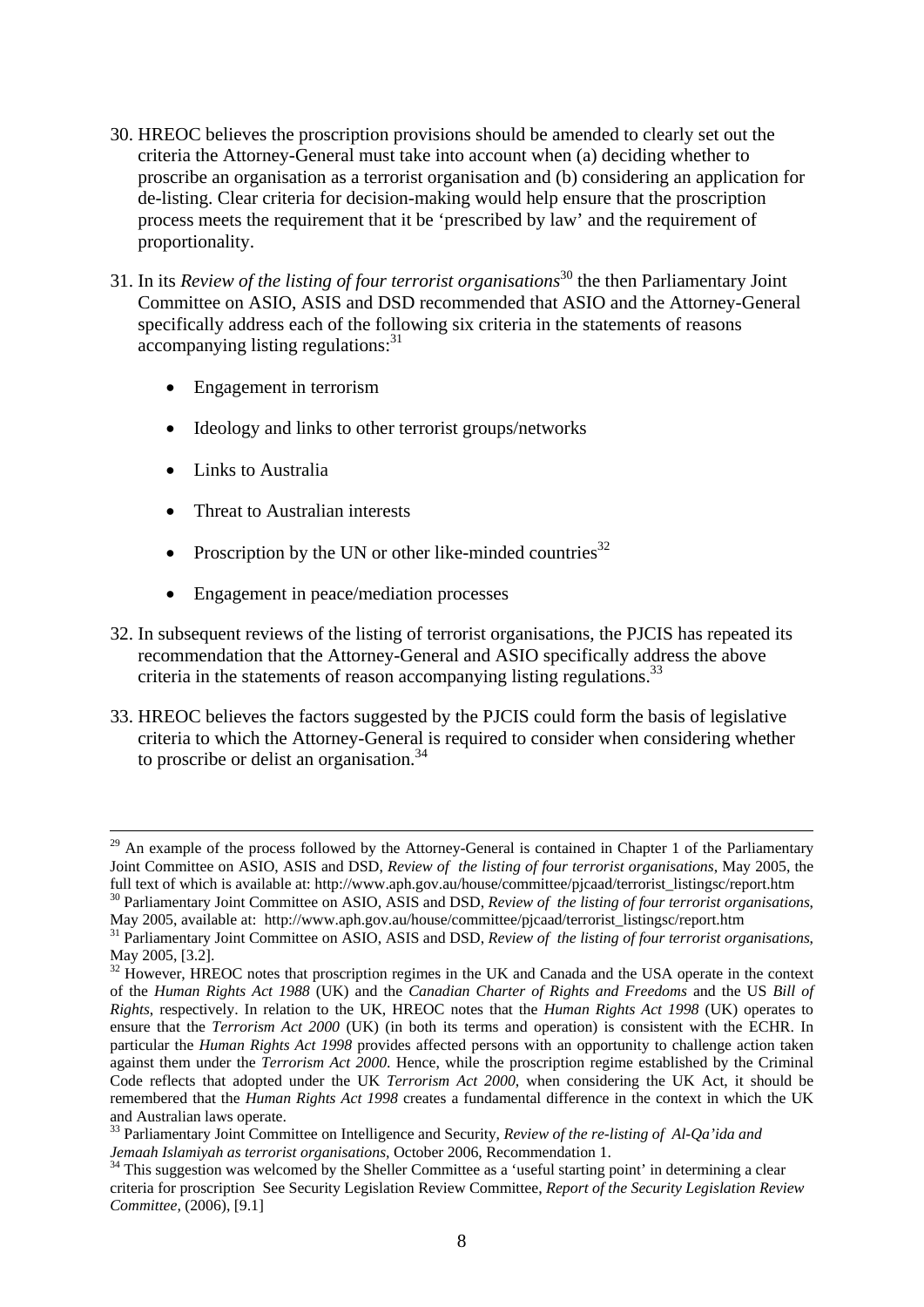- 34. Whether the proscription of a particular organisation meets the proportionality test will depend on all the facts and evidence before the decision maker at the time. HREOC considers that in addition to the criteria suggested in above paragraph 31, the Attorney-General should be required to consider whether proscription is proportionate in all the circumstances.35
- 35. Adopting clear criteria for the exercise of the Attorney-General's discretion will provide greater legal certainty to organisations and persons to whom the derivative offences may apply. It will also help meet the international human rights law requirement that the proscription process be prescribed by law and proportionate to the threat.
- 36. Clarifying the basis on which organisations are proscribed will (depending on the criteria) help ensure that the proscription process does not operate in a discriminatory manner, contrary to article 26 of the ICCPR.<sup>36</sup>
- 37. In the event that a judicial proscription process is adopted (see discussion in paragraphs 48-51) HREOC submits that the legislation should set out the factors the courts must consider in determining whether to proscribe an organisation, including the requirement that the proscription be proportionate in the circumstances. This will ensure that any judicial proscription process complies with the requirement that it be 'prescribed by law' and proportionate in all the circumstances.

#### **Problem 2: Lack of opportunities to oppose the proposed proscription process**

38. HREOC's second concern is the lack of opportunities for interested parties to oppose the proposed proscription of a terrorist organisation. The current proscription process does not require notice to be given to an organisation, or persons affected by a proposed proscription before the regulation is made. There is also no opportunity for an affected organisation or person to be heard in opposition to a proposed proscription. HREOC endorses the Sheller Report's view that:

While notification in the case of some overseas organisations may be impracticable, there is no reason for not notifying an Australian organisation and its members or Australian members of an overseas organisation, if known, before the regulation is made. There is every reason why an Australian organisation and its members should be given an opportunity to oppose the proscription of an organisation.37

- 39. The importance of being able to challenge the proposed proscription of an organisation is particularly important given that, as the Sheller Report observes, a person charged with a derivative offence can not specifically raise a defence that the organisation is not a terrorist organisation or, perhaps, not an organisation at all.
- 40. In HREOC's view the best way to allow affected persons and organisations to be heard is to create a judicial proscription process where any person or organisation interested in

1

 $35$  This could be achieved by adopting a provision similar to s 104.4 of the Criminal Code, which imports a proportionality test. That section provides that, in relation to the making of an interim control order, the issuing court must be satisfied on the balance of probabilities that 'each of the obligations, prohibitions and restrictions to be imposed on the person by the order is reasonably necessary, and reasonably appropriate and adapted, for the [legitimate] purpose of protecting the public from a terrorist act'.<br><sup>36</sup> Article 26 of the ICCPR provides that all persons are equal before the law and are entitled without any

discrimination to the equal protection of the law.

<sup>&</sup>lt;sup>37</sup> Security Legislation Review Committee, *Report of the Security Legislation Review Committee*, (2006), [8.15].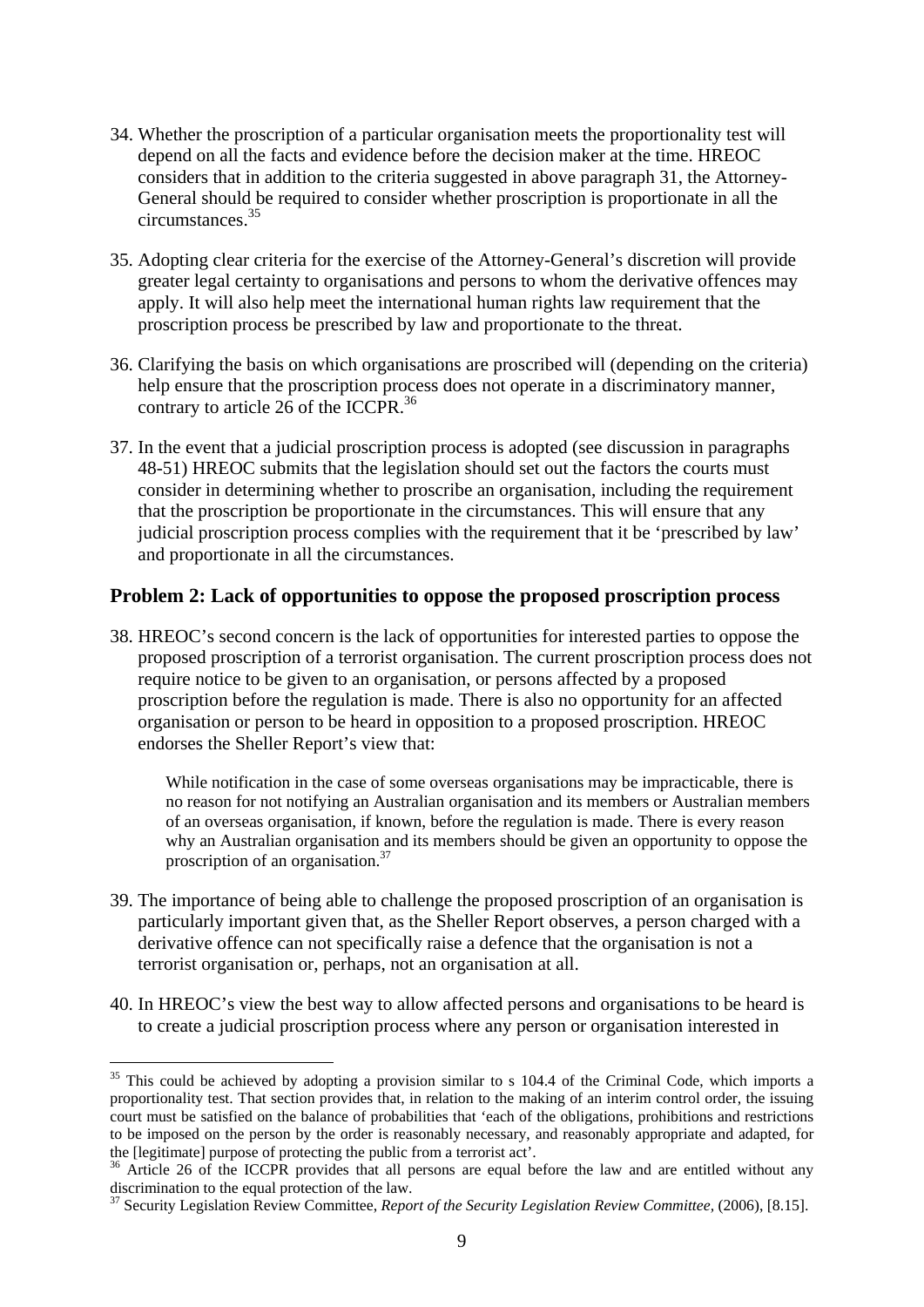opposing the proposed proscription is given an opportunity to be heard (see discussion below at para 48-51)

### **Problem 3: No merits review**

41. HREOC's third concern is the absence of merits review of the Attorney-General's decision not to de-list an organisation. Review of the Attorney's decision is limited to judicial review under the ADJR Act. Judicial review is the term applied to the process of checking for technical legal errors in the steps that lead to the making of the order. It is not a process that allows an investigation of whether the decision was made on the rights facts.

## **WHAT WOULD A TRANSPARENT PROSCRIPTION PROCESS LOOK LIKE?**

42. HREOC supports the Sheller Committee's unanimous conclusions that:

- Criteria for proscription need to be determined and stated;
- Other than in exceptional circumstances, proposals to proscribe terrorists organisations should be made public and interested persons should have the opportunity to be heard before an organisation is proscribed;
- Once an organisation has been proscribed, steps should be taken to publicise the proscription with a view, in part, to notifying any person connected to the organisation of their possible exposure to criminal prosecution.<sup>38</sup>
- 43. While the Sheller Committee agreed the proscription process needed to be reformed, the Committee disagreed about whether the reformed proscription process should be a judicial process or an executive process with additional safeguards. As a result the Sheller report recommended that either:
	- a. the process of proscription continue by way of regulation made by the Attorney General on advice of the Governor General but subject to reforms which create:
		- i. a method of providing a person, or organisation affected, with notification, if it is practicable, that it is proposed to proscribe the organisation and with the right to be heard in opposition;
		- ii. an independent statutory advisory committee to advise the Attorney-General on the case for the proscription of the organisation. The committee should consult publicly and receive public submissions.
		- **or**

1

b. the process of proscription become a judicial process on application by the Attorney-General to the Federal Court with media advertisement, service of the application on affected persons and a hearing in open court.<sup>39</sup>

<sup>38</sup> Security Legislation Review Committee, *Report of the Security Legislation Review Committee,* (2006), [9.1].

<sup>&</sup>lt;sup>39</sup> Security Legislation Review Committee, *Report of the Security Legislation Review Committee*, (2006), [9.1]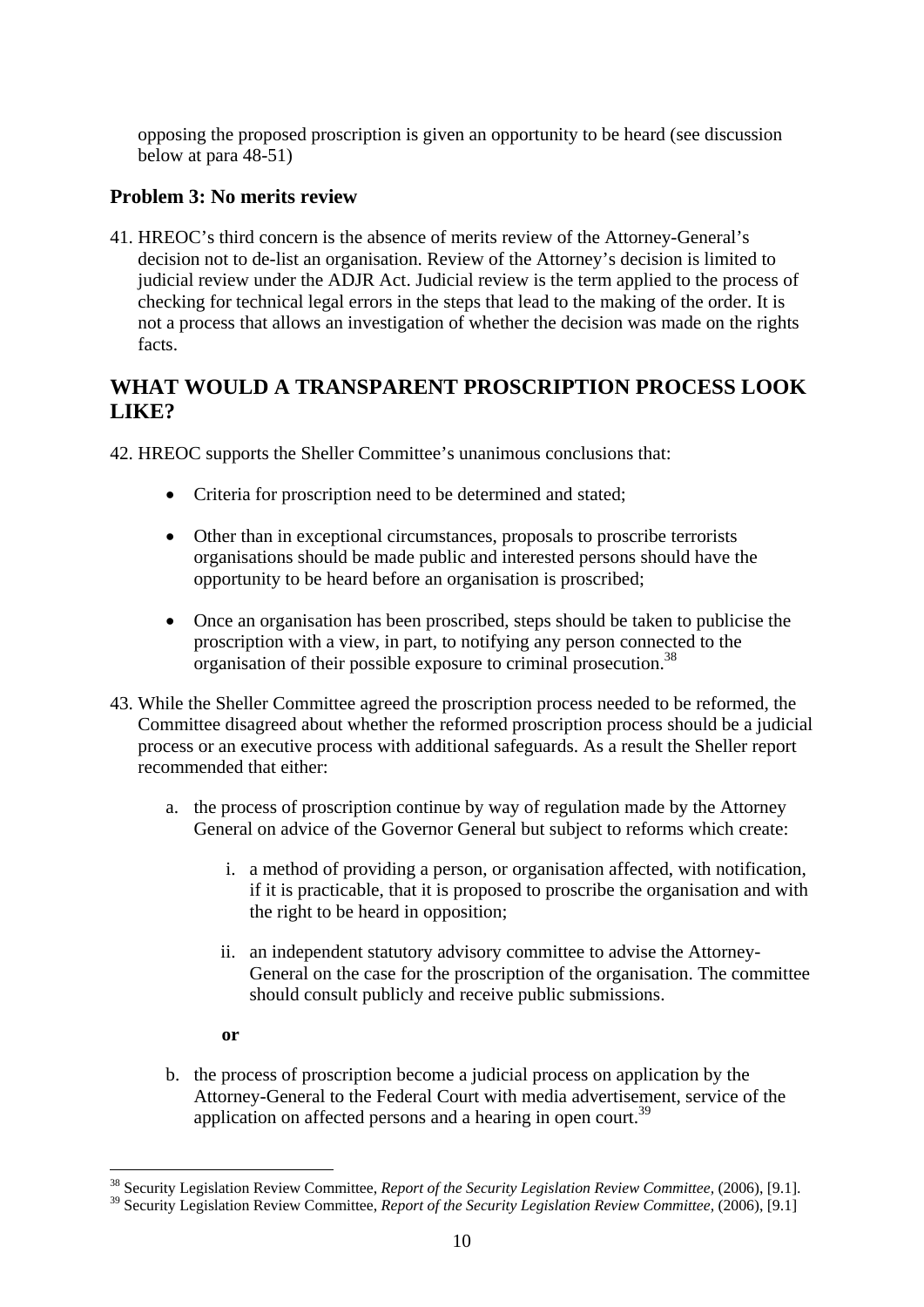# **Option 1: A judicial proscription process**

- 44. HREOC believes the proscription process should be a judicial rather than executive process. 40 This level of scrutiny is necessary because of:
	- the nature of the human rights which may be restricted as a result of a decision to proscribe a terrorist organisation;
	- the serious criminal sanctions that apply to the derivative offences; and
	- the requirement that, as a matter of fairness and transparency, interested parties should have an opportunity to challenge a proscription application.
- 45. HREOC submits that a judicial process similar to that currently existing in relation to unlawful associations in sections 30A and 30AA of the *Crimes Act 1914* (Cth) could be adopted.41 Under the unlawful association provisions:
	- the Attorney-General may apply by way of summons to the Federal Court for an order calling upon a body of persons to show cause why it should not be declared to be an unlawful organisation:  $42$
	- the summons must set out the facts relied upon in support of the application;  $43$
	- any officer or member of the body may appear on behalf of the body;  $44$
	- if the court is not satisfied of cause to the contrary, it may declare the body to be an unlawful association; 45 and
	- any interested person may apply to the Federal Court within 14 days to have the order set aside, with such application to be heard by the Full Court who may affirm or annul the declaration.<sup>46</sup>
- 46. Any new provisions should allow the Attorney-General to make an urgent application for the proscription of an organisation, upon establishing reasonable grounds for the urgency.

<sup>1</sup> 40 See *Hasan and Chaush v Bulgaria* (2002) 34 ECHRR 55. See also, *Al-Nashif v Bulgaria* (2003) 36 ECHRR 37, [H14] a case involving detention for the purposes of deportation of an alien on national security grounds, the European Court of Human Rights held that: 'Even where national security is at stake, the concepts of lawfulness and the rule of law in a democratic society require that measures affecting fundamental human rights must be subject to some form of adversarial proceedings before an independent body competent to review the reasons for the decision and relevant evidence, if need be with appropriate procedural limitations on the use of classified information. The individual must be able to challenge the executive's assertion that national security is at stake'. 41 HREOC notes that the Gibbs report into the review of federal criminal law recommended the repeal of the

unlawful association provisions on the basis that 'activities at which these provisions are aimed can best be dealt with by existing criminal laws creating such offences such as murder, assault, abduction, damage to property and conspiracy: Attorney-General's Department, Review of Commonwealth Criminal Law, *Fifth Interim Report*, AGPS 1991, 314.

 $2$  Section 30AA(1).

 $43$  Section 30AA(2).

 $44$  Section 30AA(5).

 $45$  Section 30AA $(7)$ .

 $46$  Sections 30AA(8) and (9).